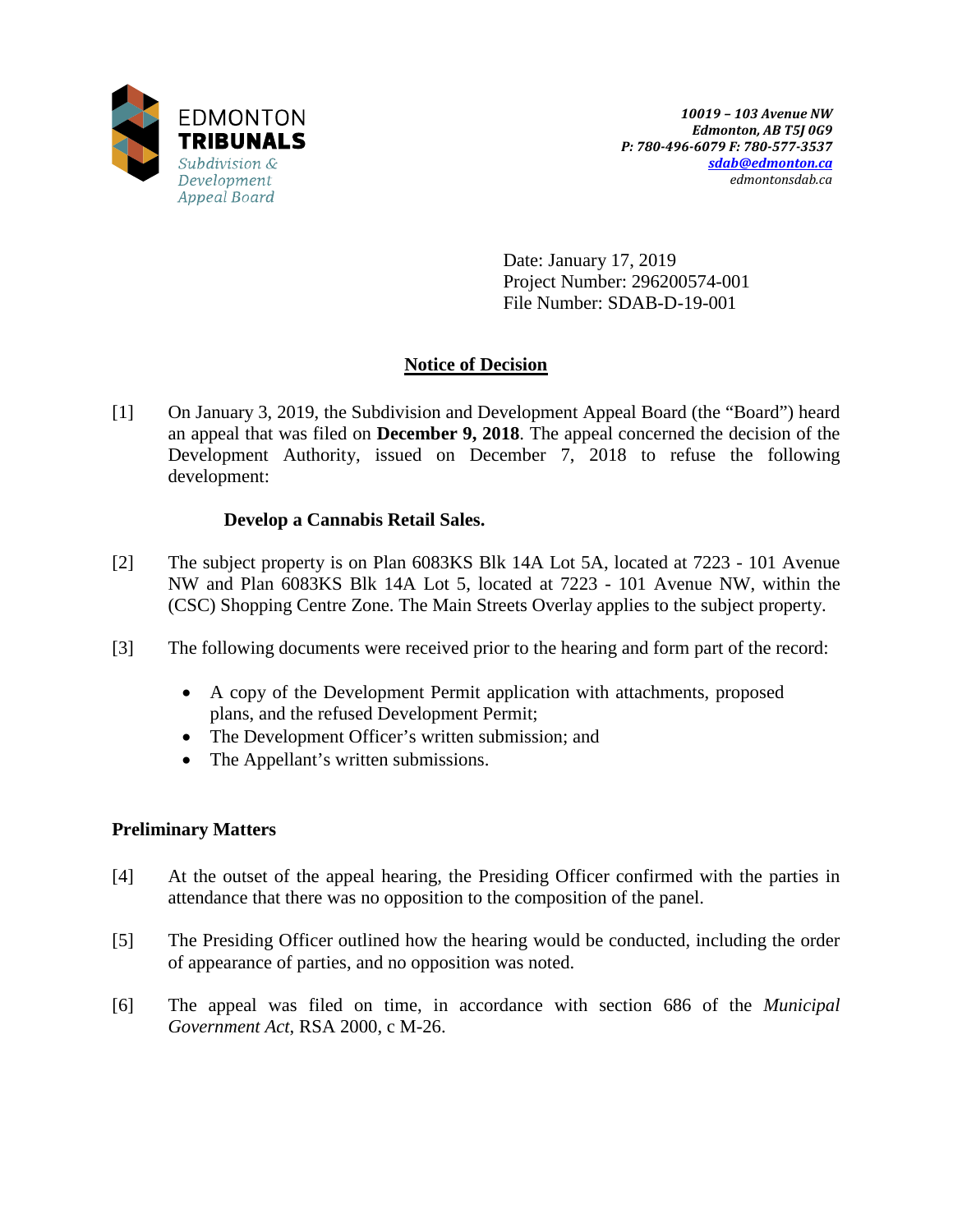## **Summary of Hearing**

- *i) Position of the Appellant, J. Gill, representing Smokey's Cannabis Inc.*
- [7] Mr. Gill provided a written submission and read it verbatim.
- [8] The proposed development requires a variance in separation distance regulations of two metres.
- [9] This is an example of what the Court of Appeal referred to as a hardship situation when it recognized in *Thomas v Edmonton (City)*, 2016 ABCA 57 that there will be cases in which a strict application of the set standards could lead to an unreasonable result. To relieve against hardship, the Legislature has conferred on Subdivision and Development Appeal Boards the authority to relax —that is vary, dispense with or waive development standards in the applicable land use bylaw providing certain conditions as set out in Section 687.3(d) of the *Municipal Government Act* are met.
- [10] The proposed development is in full compliance with the locational requirements of Section 105.3 of the *Gaming, Liquor, and Cannabis Act*, AR 143/96.
- [11] The only issue is non-compliance with Section 70.2 of the *Edmonton Zoning Bylaw*. The Board is able to grant a variance if it finds that the proposed development will not unduly interfere with the amenities of the neighbourhood, or materially interfere with or affect the use, enjoyment or value of neighbouring parcels of land. I am confident that this proposed development meets this test.
- [12] The proposed development is a permitted use in the CSC Shopping Centre Zone.
- [13] Section 70.2 of the *Edmonton Zoning Bylaw* requires a minimum 200-metre separation distance from any site being used for a public library, or for public or private education at the time of the application for the Development Permit for Cannabis Retail Sales. Under Section 70.4 of the *Edmonton Zoning Bylaw*, the Development Officer is prohibited from granting a variance to the minimum setback to allow for the proposed Cannabis Retail Store.
- [14] As opposed to using the same measurement method of "building to building" or "building to property line" as listed in the *Gaming, Liquor and Cannabis Act*, instead, the City decided that the distance would be measured from property line to property line.
- [15] It was his understanding that Section 105.5 allows a municipality to set a different distance set out by subsection 3; it does not allow them to establish a different mode of distance. With the base being 100 metres, a municipality could increase the distance but not reduce the distance below 100 metres.
- [16] Referring to the map submitted by the Development Officer, using the measurement method of the City from "property line to property line", the premise is located 198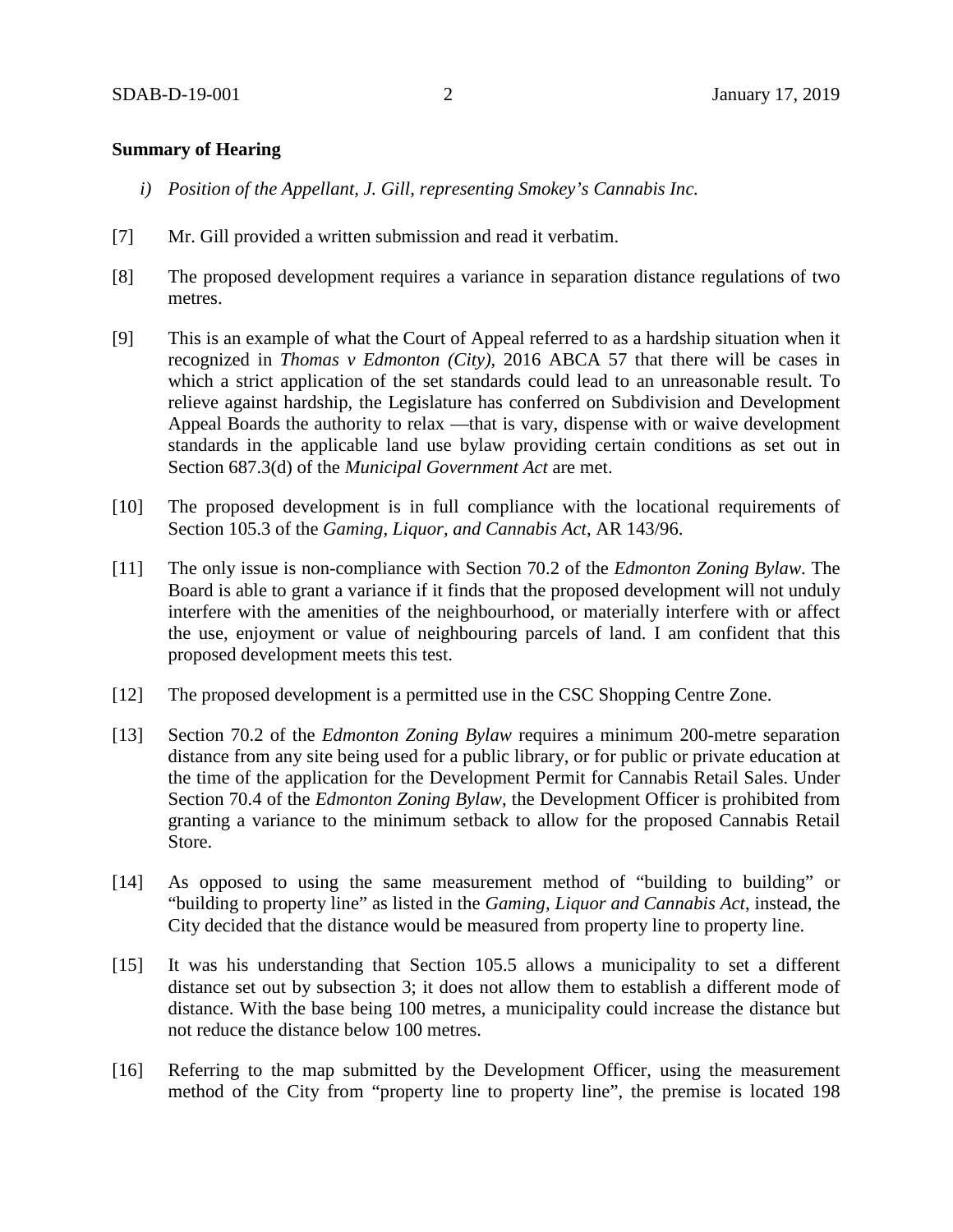metres away from the closest property line of the school. This creates a deficiency of two metres when compared to the required 200-metres separation distance.

- [17] If we were to use any one of the two measurement methods listed in the *Gaming, Liquor and Cannabis Act*, the results meet both the minimum separation distance required by the municipality and provincial bylaws.
- [18] As shown on the satellite map off Google, the school is located on the far east side of the Lot and is separated from the Cannabis Retail Store by a large field, as well as 71 Street, numerous other businesses and residential housing. The signage, parking, and the customers of the Cannabis Retail Store cannot be seen from anywhere on the school property.
- [19] Using the building to building method listed in the *Gaming, Liquor and Cannabis Act*, the separation distance of the school from the premise is approximately 315 metres. This is well over the required 200 metres by the *Edmonton Zoning Bylaw*.
- [20] The Appellant provided the following responses to questions from the Board:
	- a) The actual walking distance from the proposed development to the school entrance is closer to 400 metres.
	- b) There are no transit stops in front of the proposed development and students using transit would not have to walk past the proposed establishment to get to school.
	- c) He believes that Caraway School is a junior high school. One of the Board members clarified that it is an elementary / junior high school with increased parent involvement.
	- d) The Appellant has no issues with any of the Development Officer's suggested conditions other than he would like Condition No. 2 varied to state that the development must commence within nine months of the date when AGLC resumes issuing licenses. Further, the first condition is no longer relevant as of October 17, 2018.
	- *ii) Position of the Development Officer, I. Welch*
- [21] The Development Authority did not attend the hearing and the Board relied on Mr. Welch's written submission.

#### **Decision**

[22] The appeal is **ALLOWED** and the decision of the Development Authority is **REVOKED**. The development is **GRANTED** as applied for to the Development Authority, subject to the following **CONDITIONS**: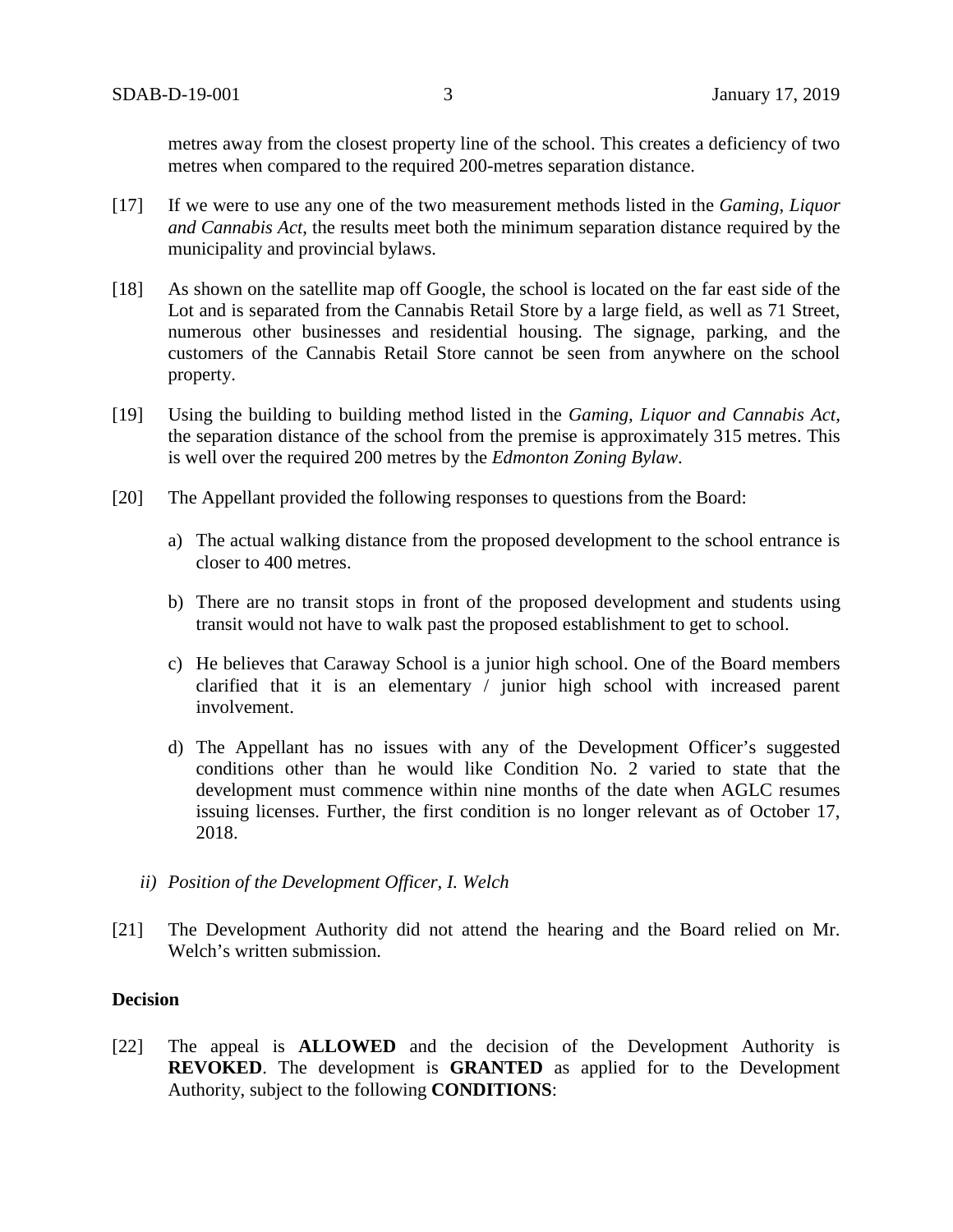- **1. The development must commence within nine (9) months of the date when Alberta Gaming, Liquor and Cannabis removes its temporary suspension for accepting and issuing applications for Cannabis Retail licensing.**
- 2. Exterior lighting shall be developed to provide a safe lit environment in accordance with Sections 51 and 58 and to the satisfaction of the Development Officer.
- 3. Any outdoor lighting for any development shall be located and arranged so that no direct rays of light are directed at any adjoining properties, or interfere with the effectiveness of any traffic control devices. (Reference Section 51 of the Edmonton Zoning Bylaw 12800).

## NOTES:

- 1. The Development Permit shall not be valid unless and until the conditions of approval, save those of a continuing nature, have been fulfilled; and no notice of appeal from such approval has been served on the Subdivision and Development Appeal Board within the time period specified in subsection 21.1 (Ref. Section 17.1).
- 2. Signs require separate Development Applications.
- 3. This Development Permit is not a Business Licence. A separate application must be made for a Business Licence.
- [23] In granting the development the following variance to the *Edmonton Zoning Bylaw* is allowed:
	- 1. The minimum required 200 metres separation distance between the Cannabis Retail Sales Site and a public education facility, pursuant to section 70(2) is reduced by two metres to permit a minimum allowed separation distance of 198 metres.

#### **Reasons for Decision**

[24] The proposed development is to develop a Cannabis Retail Sales. The subject Site is located in the (CSC) Shopping Centre Zone. Pursuant to section 320.1 of the *Edmonton Zoning Bylaw* (the *Bylaw*) the general purpose of the (CSC) Shopping Centre Zone is "to provide for larger shopping centre developments intended to serve a community or regional trade area. Residential, office, entertainment and cultural uses may also be

included within such shopping complexes." Cannabis Retail Sales is a Permitted Use in this Zone.

[25] The Board is mindful of section 687(3)(a.4) of the *Municipal Government Act* (the *Act*). This section directs that in making this decision, the Board must comply with applicable requirements of the regulations under the *Gaming, Liquor and Cannabis Act*, respecting the location of premises described in a cannabis licence and distances between those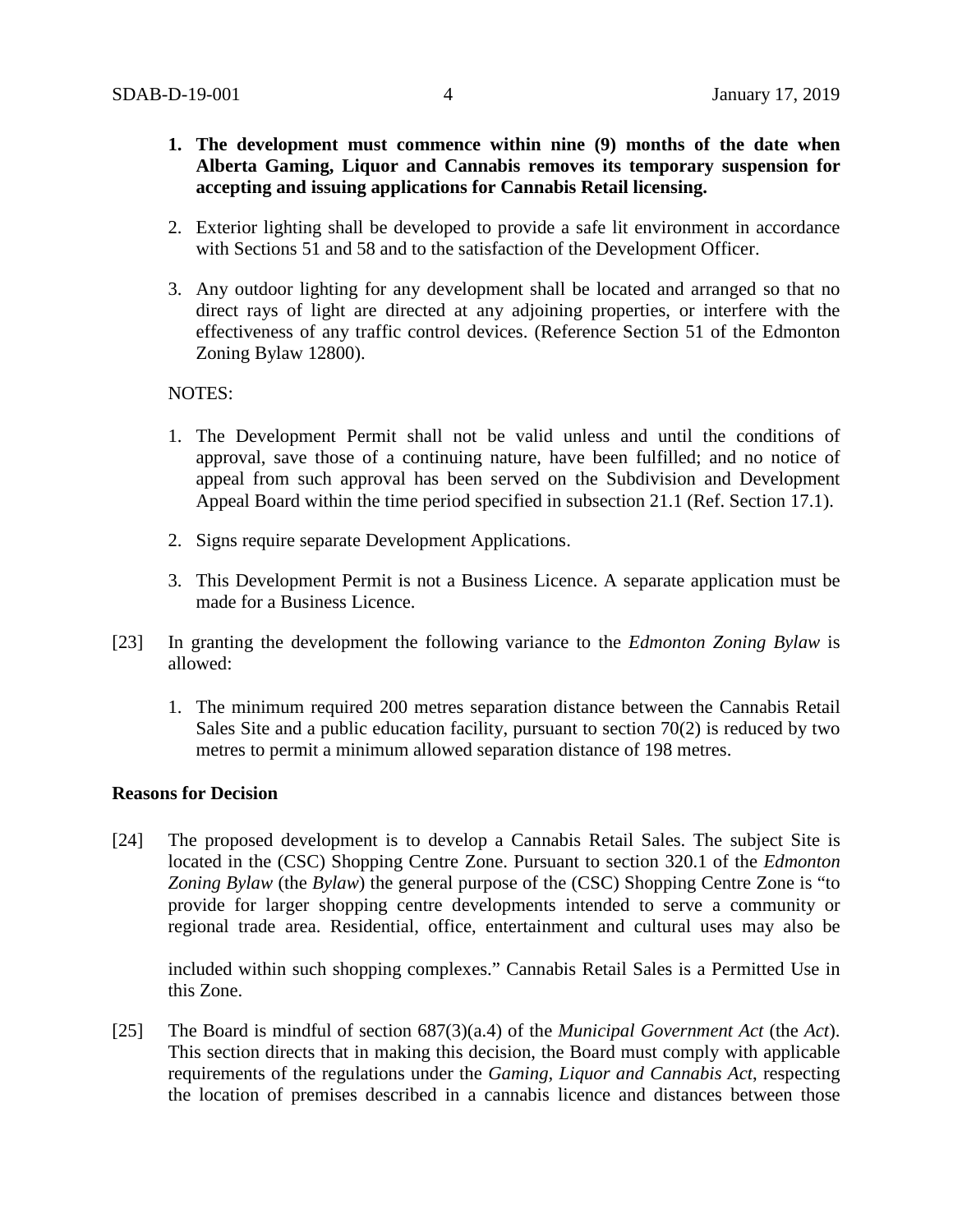premises and other premises. Based on the submissions of the Appellant, the Board finds that requirements of those regulations have been satisfied and this Board has met its obligation under section 687(3)(a.4) of the *Act*.

- [26] The general purpose of the Main Streets Overlay is "to encourage and strengthen the pedestrian-oriented character of Edmonton's main street commercial areas that are located in proximity to residential and transit-oriented areas, by providing visual interest, transparent storefront displays, and amenities for pedestrians." The Board is of the opinion that the proposed Cannabis Retail Sales meets this general purpose.
- [27] The issue before the Board is whether a variance of two metres should be granted in respect of the regulations in section 70(2) of the *Bylaw*. Section 70(2) requires a 200 metre separation distance between the Site of a Cannabis Retail Sales and the Site of a public education facility. The Appellant conceded that as calculated by section 70(2), this separation distance was deficient by two metres. The Development Officer cannot consider a variance in this distance per section 70(4) of the *Bylaw* which states:

Notwithstanding [Section 11](https://webdocs.edmonton.ca/InfraPlan/zoningbylaw/ZoningBylaw/Part1/Administrative/11__Authority_and_Responsibility_of_the_Development_Officer.htm) of this Bylaw, a Development Officer shall not grant a variance to subsection 70(2) or 70(3).

However, the Board has the authority to consider a variance in this distance.

- [28] The Board grants the required variance for the following reasons:
	- 1. Caraway School was notified and did not object to this establishment. This school is an elementary / junior high school with increased parental involvement which results in greater supervision of the students.
	- 2. The Board feels that the deficiency of two metres is de minimis and the intent of the regulation has been met. The subject Sites cannot be seen from each other and the walking distance between the two Sites is considerably more than 200 metres.
- [29] The Board finds that the proposed development will not unduly interfere with the amenities of the neighbourhood nor materially interfere with or affect the use, enjoyment or value of neighbouring parcels of land.

Patricia L. Janes.

P. Jones, Presiding Officer Subdivision and Development Appeal Board

Board Members in Attendance: B. Gibson, L. Delfs, S. McCartney, R. Hachigian

cc: Development & Zoning Services – I. Welch / H. Luke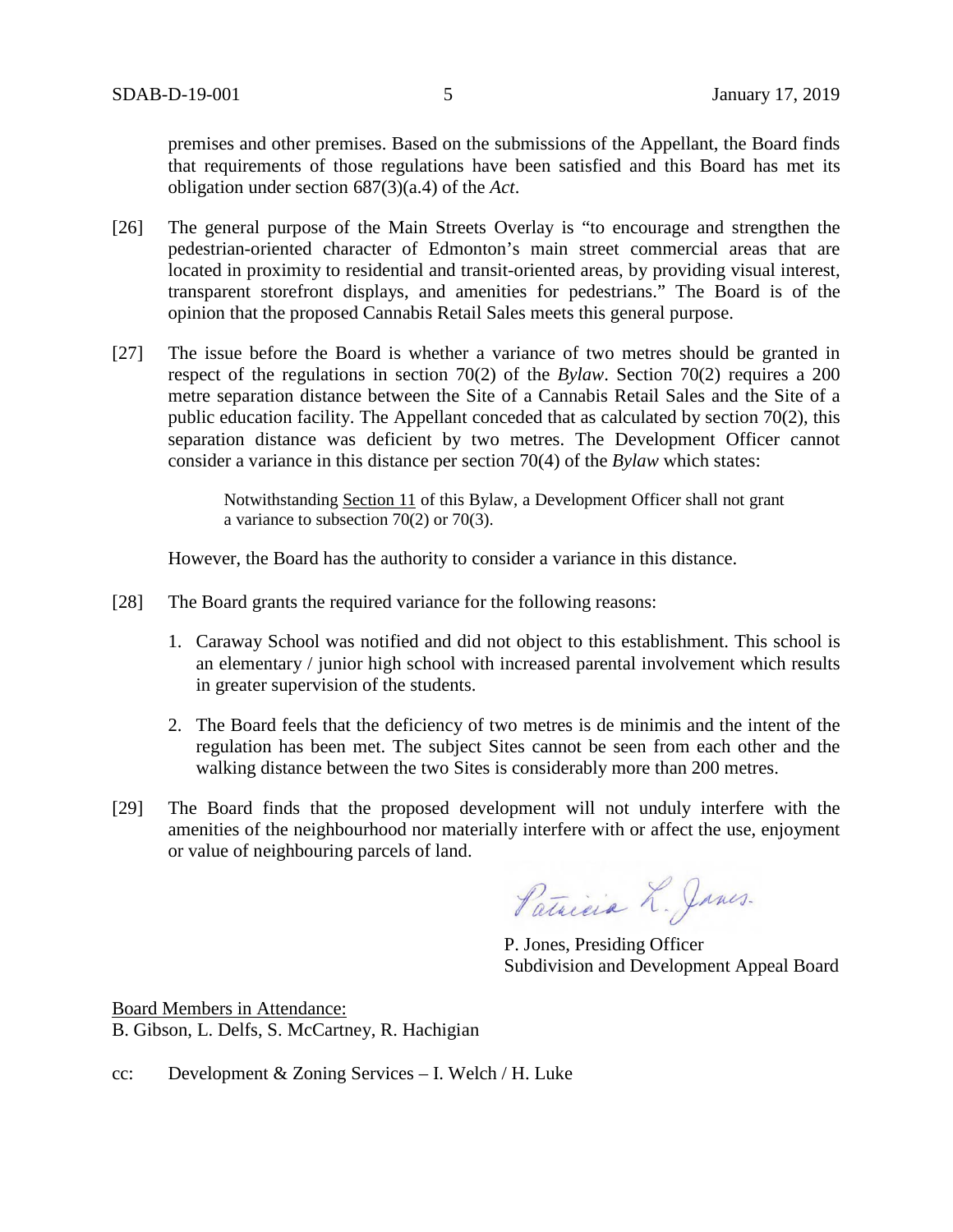## **Important Information for the Applicant/Appellant**

- 1. This is not a Building Permit. A Building Permit must be obtained separately from the Sustainable Development Department, located on the 2nd Floor, Edmonton Tower, 10111 – 104 Avenue NW, Edmonton, AB T5J 0J4.
- 2. Obtaining a Development Permit does not relieve you from complying with:
	- a) the requirements of the *Edmonton Zoning Bylaw*, insofar as those requirements have not been relaxed or varied by a decision of the Subdivision and Development Appeal Board,
	- b) the requirements of the *Alberta Safety Codes Act*,
	- c) the *Alberta Regulation 204/207 – Safety Codes Act – Permit Regulation*,
	- d) the requirements of any other appropriate federal, provincial or municipal legislation,
	- e) the conditions of any caveat, covenant, easement or other instrument affecting a building or land.
- 3. When an application for a Development Permit has been approved by the Subdivision and Development Appeal Board, it shall not be valid unless and until any conditions of approval, save those of a continuing nature, have been fulfilled.
- 4. A Development Permit will expire in accordance to the provisions of Section 22 of the *Edmonton Zoning Bylaw, Bylaw 12800*, as amended.
- 5. This decision may be appealed to the Alberta Court of Appeal on a question of law or jurisdiction under Section 688 of the *Municipal Government Act*, RSA 2000, c M-26. If the Subdivision and Development Appeal Board is served with notice of an application for leave to appeal its decision, such notice shall operate to suspend the Development Permit.
- 6. When a decision on a Development Permit application has been rendered by the Subdivision and Development Appeal Board, the enforcement of that decision is carried out by the Sustainable Development Department, located on the 2nd Floor, Edmonton Tower, 10111 – 104 Avenue NW, Edmonton, AB T5J 0J4.

*NOTE: The City of Edmonton does not conduct independent environmental checks of land within the City. If you are concerned about the stability of this property for any purpose, you should conduct your own tests and reviews. The City of Edmonton, when issuing a development permit, makes no representations and offers no warranties as to the suitability of the property for any purpose or as to the presence or absence of any environmental contaminants on the property.*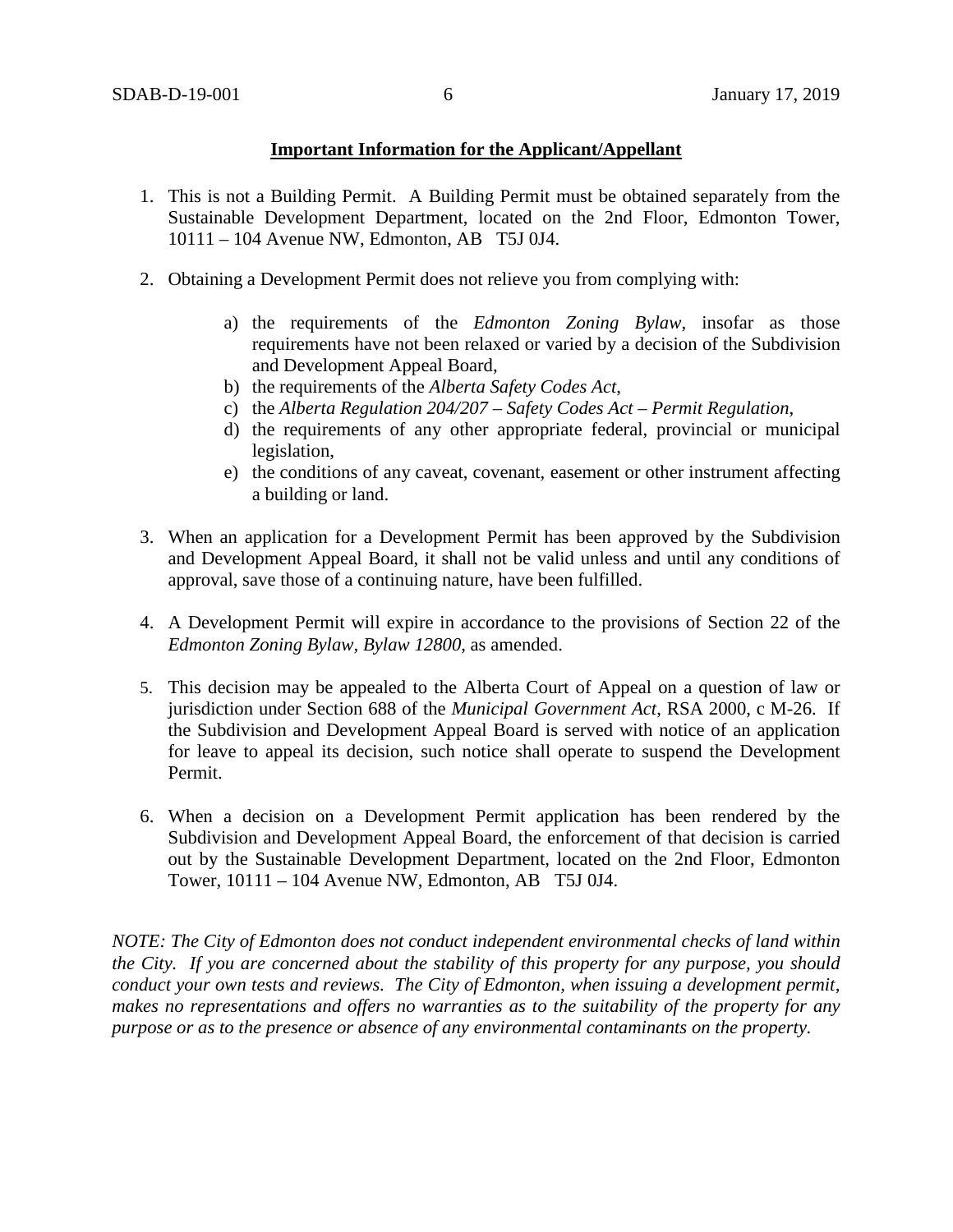

Date: January 17, 2019 Project Number: 283561303-001 File Number: SDAB-D-19-002

# **Notice of Decision**

[1] On January 3, 2019, the Subdivision and Development Appeal Board (the "Board") heard an appeal that was filed on **December 8, 2018**. The appeal concerned the decision of the Development Authority, issued on November 9, 2018 to approve the following development:

> **Construct a Single Detached House with a rear attached Garage, Uncovered Front Porch, front and rear covered patios, fireplace and Basement development (NOT to be used as an additional Dwelling), and to demolish an existing Single Detached House and rear Accessory Building.**

- [2] The subject property is on Plan 3624HW Blk 9 Lot 52, located at 13608 110 Avenue NW, within the (RF1) Single Detached Residential Zone. The Mature Neighbourhood Overlay applies to the subject property.
- [3] The following documents were received prior to the hearing and form part of the record:
	- A copy of the Development Permit application with attachments, proposed plans, and the approved Development Permit;
	- The Development Officer's written submission;
	- The Appellant's written submissions and an e-mail indicating he would not be attending the hearing;
	- The Respondent's supporting materials; and
	- Three e-mails in support of the development and one on-line response in support of the development.
- [4] The following exhibit was presented during the hearing and forms part of the record:
	- Exhibit A An e-mail from the Respondent to the Development Officer.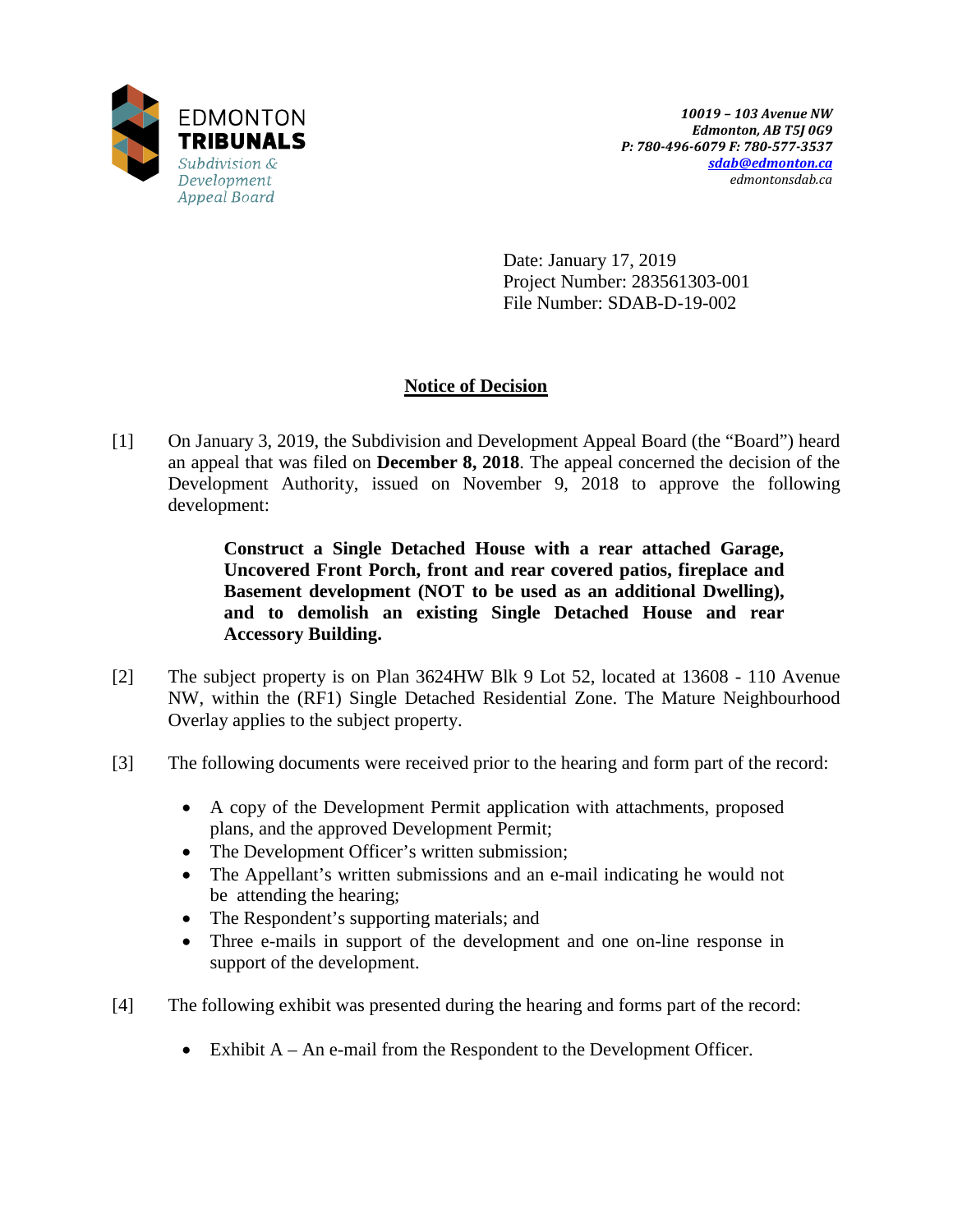### **Preliminary Matters**

- [5] At the outset of the appeal hearing, the Presiding Officer confirmed with the parties in attendance that there was no opposition to the composition of the panel.
- [6] The Presiding Officer outlined how the hearing would be conducted, including the order of appearance of parties, and no opposition was noted.
- [7] The appeal was filed on time, in accordance with section 686 of the *Municipal Government Act*, RSA 2000, c M-26.

#### **Summary of Hearing**

- *i) Position of the Appellant, B. Steward*
- [8] The Appellant did not attend the hearing and the Board relied on Mr. Steward's written submission.
	- *ii) Position of the Development Officer, E. Lai*
- [9] The Development Authority did not attend the hearing and the Board relied on Ms. Lai's written submission.
	- *iii) Position of the Respondent, C. Wagner*
- [10] Mr. Wagner was accompanied by his wife. They have owned and lived in the current house on the site (built in 1953) for the past three years. They have decided to live here for the long term and would like to build a new house with a rear attached garage.
- [11] While the Development Officer stated the attached garage was for a family member with less mobility this is currently not the case. The Development Officer may have misinterpreted the following statement which was contained as part of a larger e-mail to her on August 16, 2018 (*Exhibit A*):

An attached garage will help us age in place in North Glenora by improving our mobility into and out of the house as we grow old. In the shorter term, it will provide easier access to our aging parents, who have recently moved from areas surrounding Edmonton with the expectation that their mobility will continue to decline and they will require help from us.

[12] The Appellant was concerned that sunlight to his property would be blocked and the shadow created by this development would have a negative impact on the vegetation growing along his west property line. A comprehensive sun shadow study was presented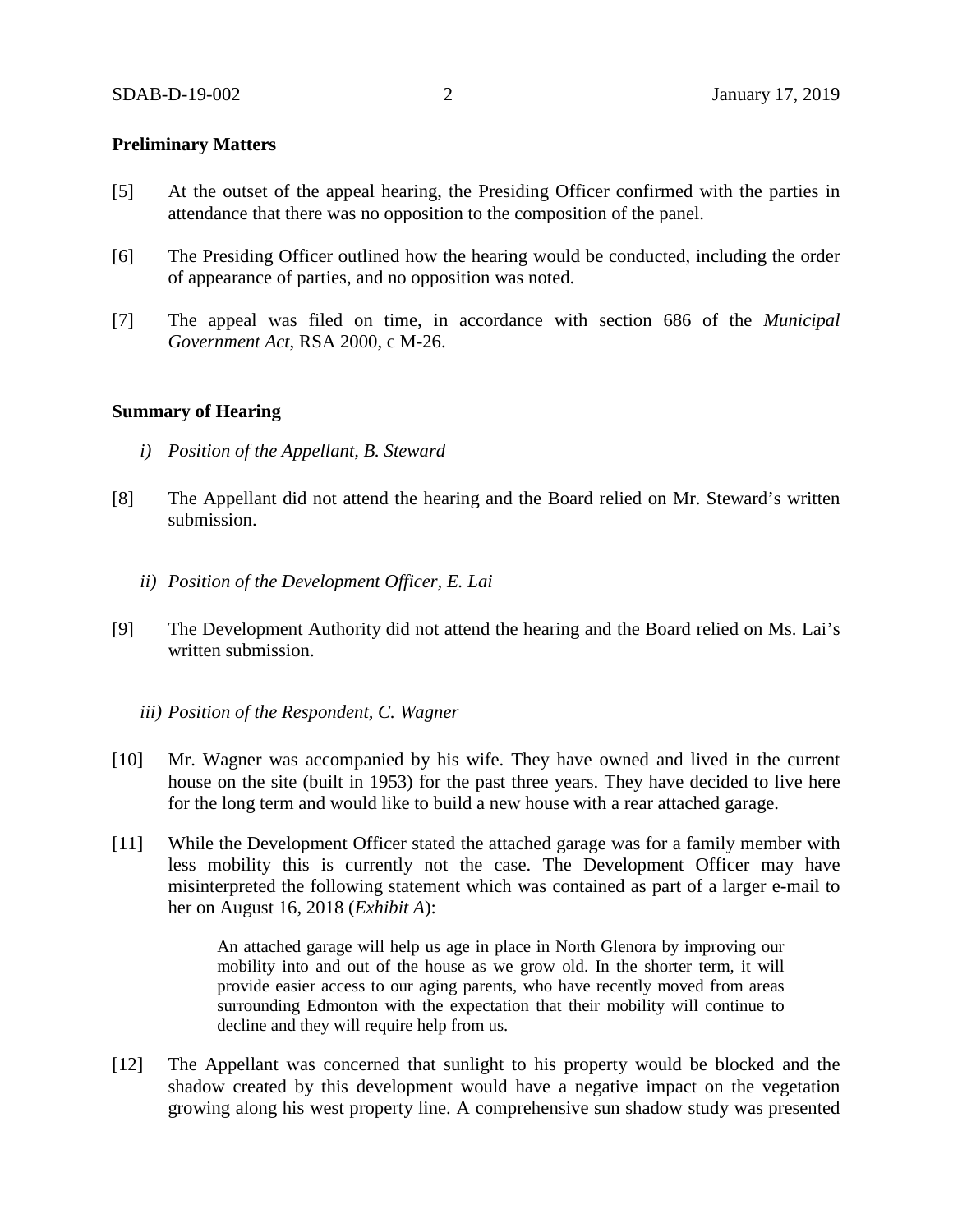that showed the small shadowing impact that the proposed development would create on the Appellant's property at different times of the year (winter and summer solstices and fall and spring equinoxes). There is virtually no effect in the winter and a slight shadowing effect in the spring and fall. The greatest impact is during the summer but only for a short period of time later in the evening.

- [13] This study also showed the shadowing impact that a permitted 6.1 foot fence would have on the Appellant's property as well as the impact of existing foliage. An existing lilac bush on the subject property currently creates a significant shadow on the Appellant's property, especially in the summer when the leaves are fully out. The proposed rear attached garage would cast less of a shadow than a fully compliant two storey house in the same footprint with a permitted 6.1 foot fence and the existing foliage.
- [14] The Respondent showed a Google earth photo on which the plot plan of the proposed development had been overlaid. The size of the proposed house is roughly the same as that which currently exists on the site. The size of the proposed garage is also not significantly larger; however, the garage is being relocated. The footprint of the proposed development is in scale with the properties in the immediate vicinity.
- [15] The area taken up by the proposed rear attached garage could actually be part of the principal residence and could be two storeys with a pitched roof to match the house. It would meet all of the setback requirements and no variances would be required; however, the shadowing and massing impacts to the east neighbour would be significantly increased. In addition, a detached garage could still be built on the site with no variances required. The garage structure they are proposing is a low profile, single storey structure with floor at grade and a flat roof with no overhangs. It is only the fact that it is a rear attached garage which makes it subject to appeal.
- [16] The proposed house area covers 21.1 percent of the lot which is well below the 28 percent allowable site coverage and the garage covers 6.2 percent of the lot which is well below the 12 percent allowed.
- [17] The Mature Neighbourhood Overlay recently underwent a review by the City and the decision to not allow rear attached garages was upheld because of the following concerns:
	- Large amounts of hardsurfacing in the rear yard
	- Larger structures in the rear yard
	- The rear setback not being maintained
- [18] The amount of hardsurfacing that is proposed is in line with that of their immediate neighbours as shown in a diagram reviewed with the Board. The proposed driveway is 72 feet long; the neighbour to the west has a large rear pad which is about the same size in area as this proposed driveway. The total site coverage with hardsurfacing of the proposed development is 34.2 percent, the west neighbour is 32.7 percent and the east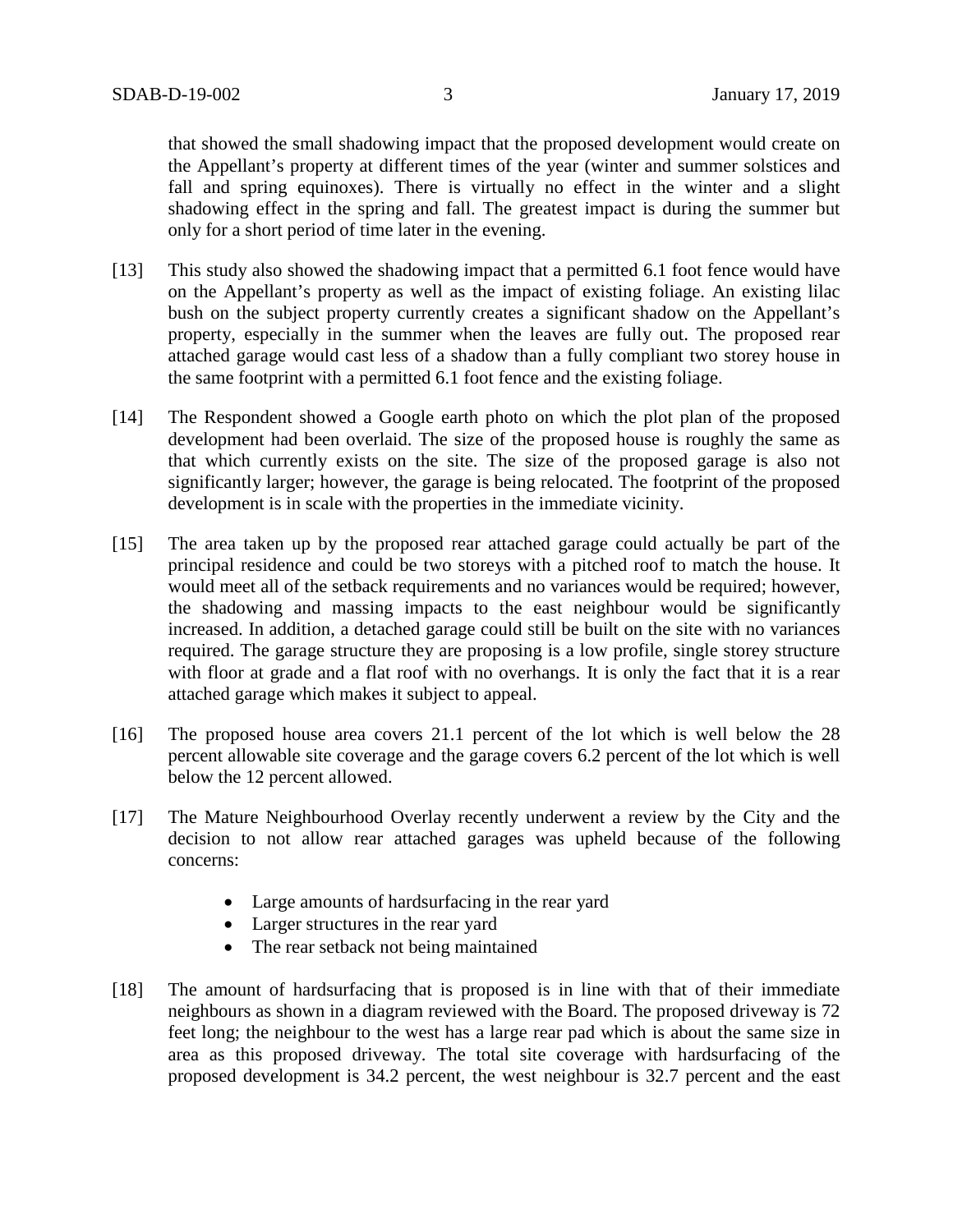neighbour is 38.8 percent. This development is in keeping with the neighbourhood and complies with all regulations other than having the garage attached to the house.

- [19] The Appellant's property has a driveway in the front which is significantly smaller in area; however, the concrete on the easement between the Appellant's property and the sidewalk and the paving of the boulevard and curb cut are not included in the area shown as they are not on his site but on City property. Further, there is a pad behind the Appellant's rear shed that looks like it was once a driveway that connected the shed to the lane. The Respondent's property is virtually the same size as the Appellant's property; however, the Appellant's total site coverage including hard surfaces is significantly larger than the proposed development.
- [20] The second concern expressed in the Mature Neighbourhood Overlay is that rear attached garages are typically designed to match the style and height of the principal structure. Their proposed garage is one storey and is intentionally designed with a low profile. They have gone to the extra expense of a flat roof. The proposed attached garage is significantly smaller in mass than a pitched roof, detached garage.
- [21] The third concern of the Mature Neighbourhood Overlay is that the required rear setback would not be maintained. Their proposed development is compliant with the rear setback requirement due to the size of their yard.
- [22] They are willing to build a 6.1 foot fence to address the Appellant's concerns about viewing vehicles and hearing vehicle noise. They are also willing to plant foliage to create a privacy screen.
- [23] The Respondents reviewed the extensive design changes which were made to create the least possible impact on the neighbours and to significantly reduce the development's footprint. The garage has been put at an angle to the house to address massing concerns and also to ensure that the proposed development did not protrude past the Appellant's house. The height of the garage was lowered, the garage was designed with a flat roof and the exterior of the garage was changed from a darker colour to white to make it less imposing. The angle of the garage was changed to rotate it away from the east property line so that the opening and closing of the overhead door would not bother the adjacent neighbour. A window was added to the garage to create visual impact and reduce massing. They feel that their proposed development creates few negative impacts for any neighbours.
- [24] They reviewed the "Neighbourhood consultation journal" which showed their extensive communication with the immediately surrounding neighbours and the North Glenora Community League. No opposition was received from anyone other than the Appellant who wanted them to totally move the garage and either attach it at the front or move it to the other side of the lot. Moving the garage to the front would cause a negative impact to the walkability of the neighbourhood. Lane access is a much better option considering there are 22 children under 12 years of age in this crescent. Moving the garage to the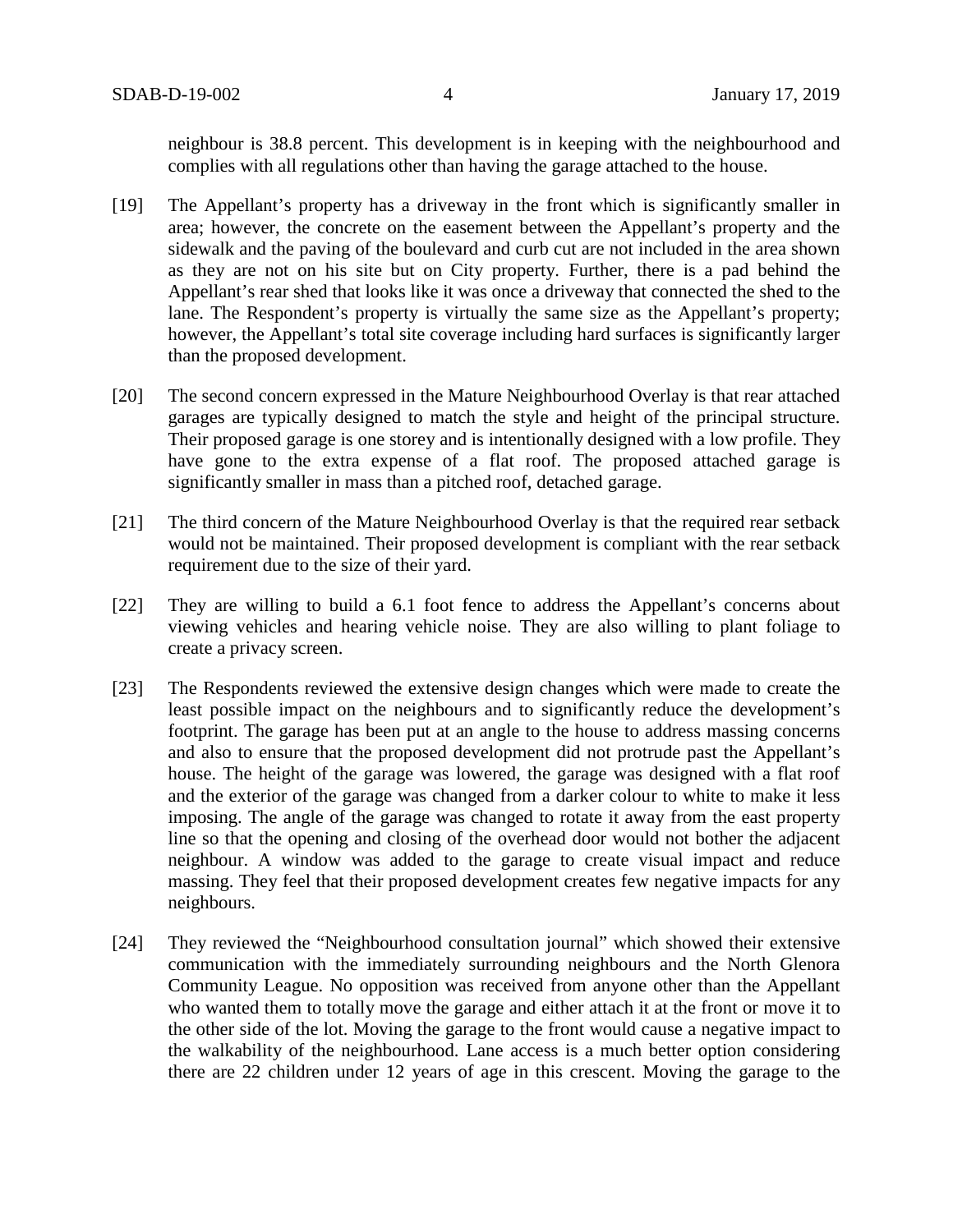other side of the lot would decrease the use of the rear yard and possibly increase sun shadowing effects.

- [25] A map of North Glenora was provided showing the location of all attached garages. There are significantly more rear attached garages than front attached garages. This shows that their request is not out of character for the neighbourhood.
- [26] The Respondents provided the following responses to questions from the Board:
	- a) The existing mountain ash tree will be removed as it is within the footprint of the proposed development. They consented to leaving the lilac bush.
	- b) They are willing to build a fence between their property and the Appellant's property if required. There is currently a waist high chain link fence along this property line. The fence along the west property line is solid and is six feet in height. Most of the fences in the neighbourhood are solid fences as opposed to chain link.
	- c) The proposed development does not protrude past the Appellant's house. While the Appellant would be able to see the garage from his dining room window the majority of his view would be of the Respondent's rear yard.

#### **Decision**

- [27] The appeal is **DENIED** and the decision of the Development Authority is **CONFIRMED**. The development is **GRANTED** as approved by the Development Authority.
- [28] In granting the development the following variance to the *Edmonton Zoning Bylaw* is allowed:
	- 1. Section 814.3(19) is waived to allow a rear attached Garage.

#### **Reasons for Decision**

- [29] A Single Detached House is a Permitted Use in the (RF1) Single Detached Residential Zone.
- [30] The Respondent addressed the reasons documented by the City for not allowing rear attached garages in the Mature Neighbourhood Overlay and showed that none of these concerns are applicable to the proposed development:
	- Large amounts of hardsurfacing in the rear yard
	- Larger structures in the rear yard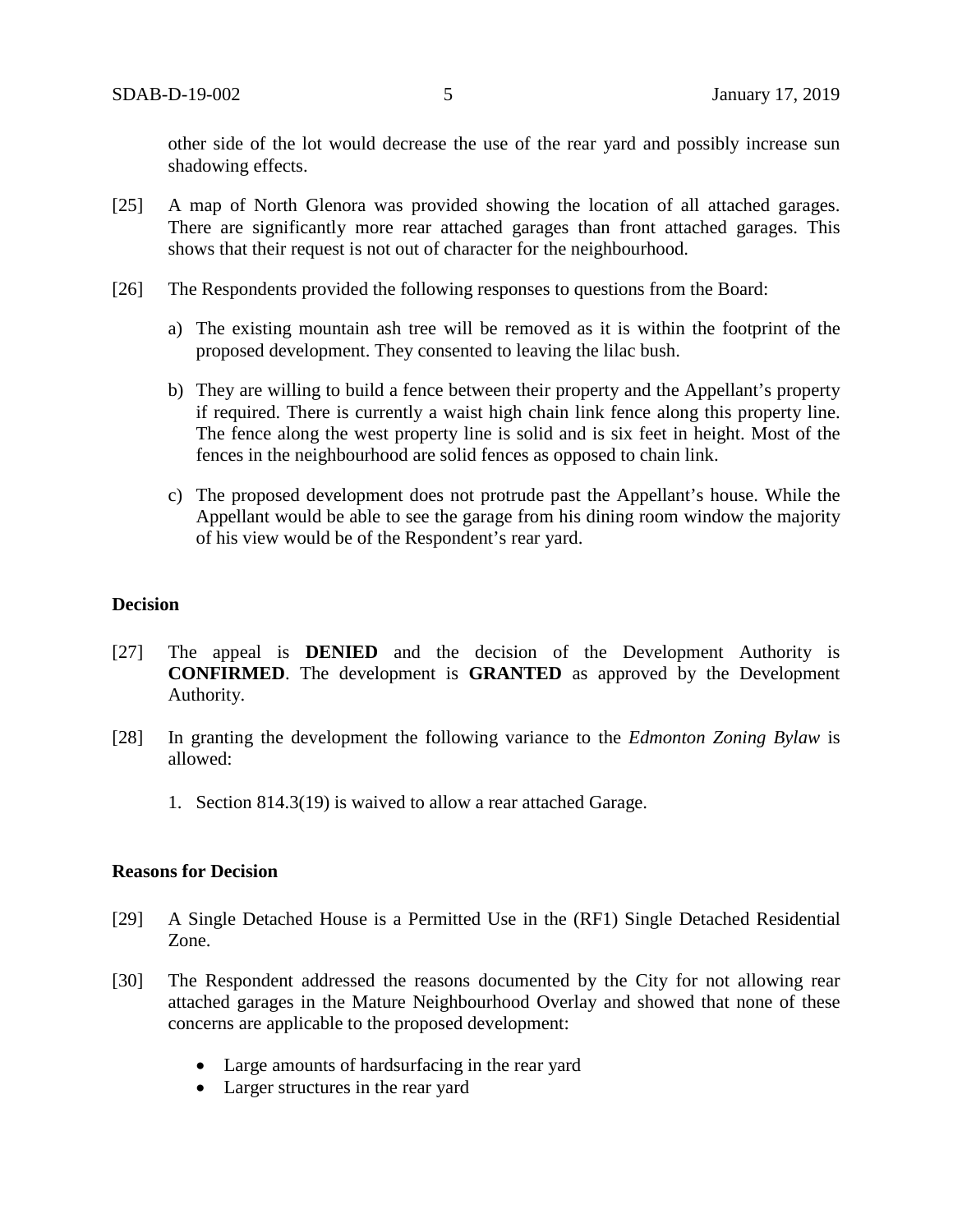• The rear setback not being maintained

The Board agrees with the Respondent for the following reasons:

- a) The amount of area that will be hardsurfaced is similar to that of their immediately abutting neighbours.
- b) The area designated for the garage could have been considered as part of the principle residence and, as such could have been at least two storeys in height. However, the respondents designed a one storey, low profile garage.
- c) The proposed garage does not have any significant impact on shadowing, views, sight lines, or aesthetics and minimizes potential negative impact to the east neighbour as opposed to what could be built without the requirement of any variances.
- d) Because of the large size of the subject site the rear setback is within the minimum 40 percent requirement.
- [31] The Respondent presented a sun shadow study that calculated the shadows of the proposed development and the west and east abutting houses for March 20 (8:00 A.M to 7:00 P.M.), June 21 (6:00 A.M. to 10:00 P.M.), September 23 (8:00 A.M. to 7:00 P.M.), and December 22 (9:00 A.M. to 4:00 P.M). This study indicated that slight effects from shadowing from the rear attached garage would affect the rear yard of the property to the east in the spring and fall. The effect would be greater in the summer but only in the evening hours.
- [32] The Appellant raised concerns about the elimination of the view from the dining room window looking west. The proposed development is situated so that it does not protrude past the rear of the Appellant's house allowing the Appellant to have a view of the Respondent's rear yard. In addition, there is a large lilac bush on the Respondent's property which would block views of the garage, particularly in the summer when the foliage is out.
- [33] The Board considered the extensive design changes made by the Respondent to address any potential negative impacts to the Appellant's property:
	- a) Lowering the garage to one storey at grade with a flat roof with no overhangs.
	- b) Placing the garage at an angle so the garage doors would not be visible from the Appellant's house.
	- c) Providing articulation in the (east) elevation design and differentiating the colour of the garage from the house to lessen massing.
	- d) Adding a window to the east side of the garage to decrease massing effects.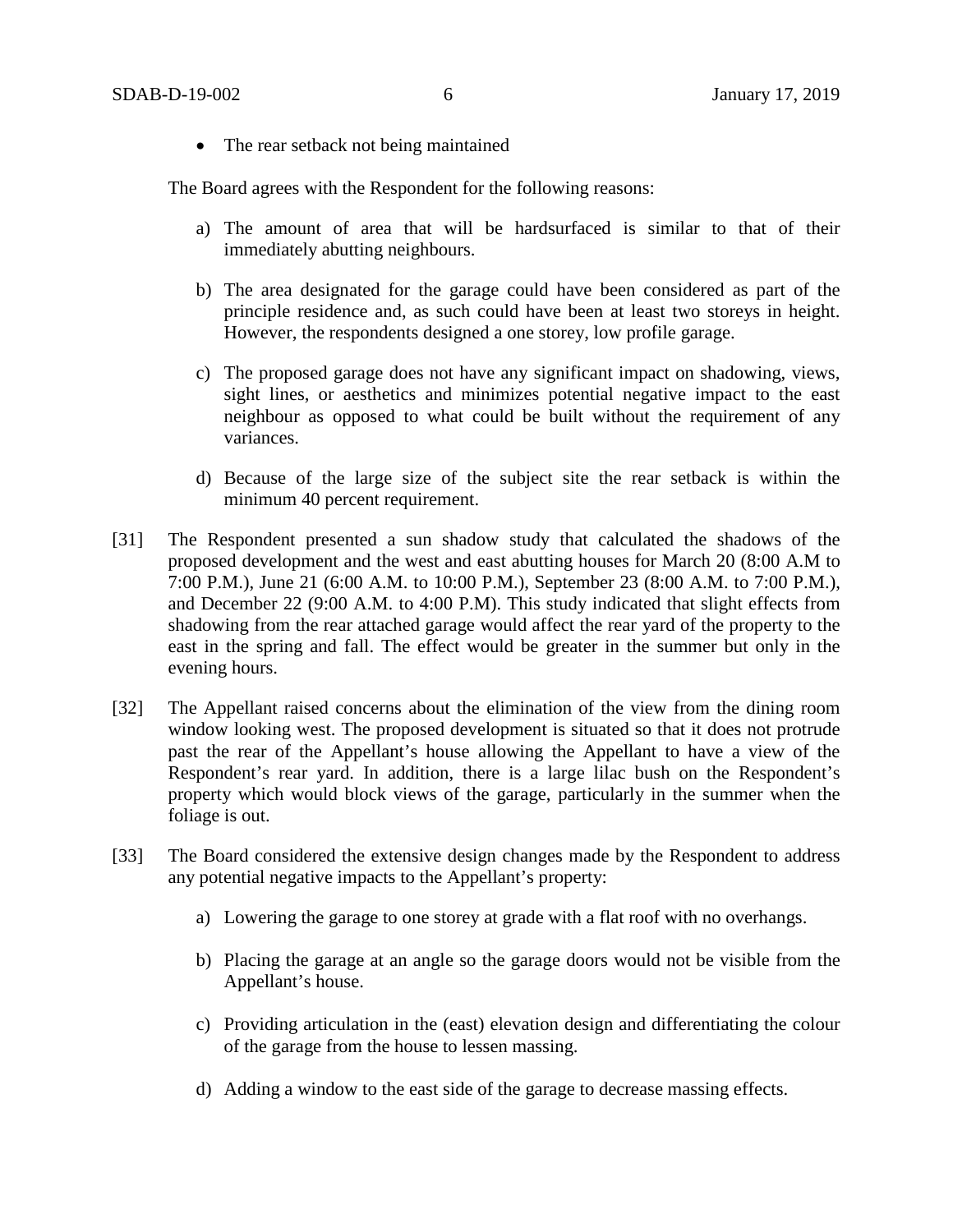- e) Placing only a few small windows on the east side of the proposed development to mitigate any privacy concerns.
- [34] The Board further notes that despite the rear attached garage variance, the proposed development meets all of the other regulations of the *Edmonton Zoning Bylaw* including Height, Site Coverage, and Setbacks.
- [35] The Appellant spoke about vehicle noise and parking in the rear yard. However, the proposed development meets the minimum parking requirements and any nuisance issues related to vehicle noise and exhaust from on-site residential parking is outside the Board's purview. The Respondent is willing to put up a solid 1.85 metre fence to address these concerns, if required.
- [36] The Respondent clarified that current mobility issues of family members were not a reason for requesting a rear attached garage. Health or mobility, except in extreme circumstances, is not a factor in determining the validity of a Development Permit. The Board did not consider this reason during their deliberations.
- [37] Four on-line responses in support of the proposed development were received from adjacent property owners and there was no objection from the North Glenora Community League.
- [38] The Board finds that the proposed development will not unduly interfere with the amenities of the neighbourhood nor materially interfere with or affect the use, enjoyment or value of neighbouring parcels of land.

Patricia L. James.

P. Jones, Presiding Officer Subdivision and Development Appeal Board

Board Members in Attendance: B. Gibson, L. Delfs, S. McCartney, R. Hachigian

cc: Development & Zoning Services – E. Lai / A. Wen B. Steward